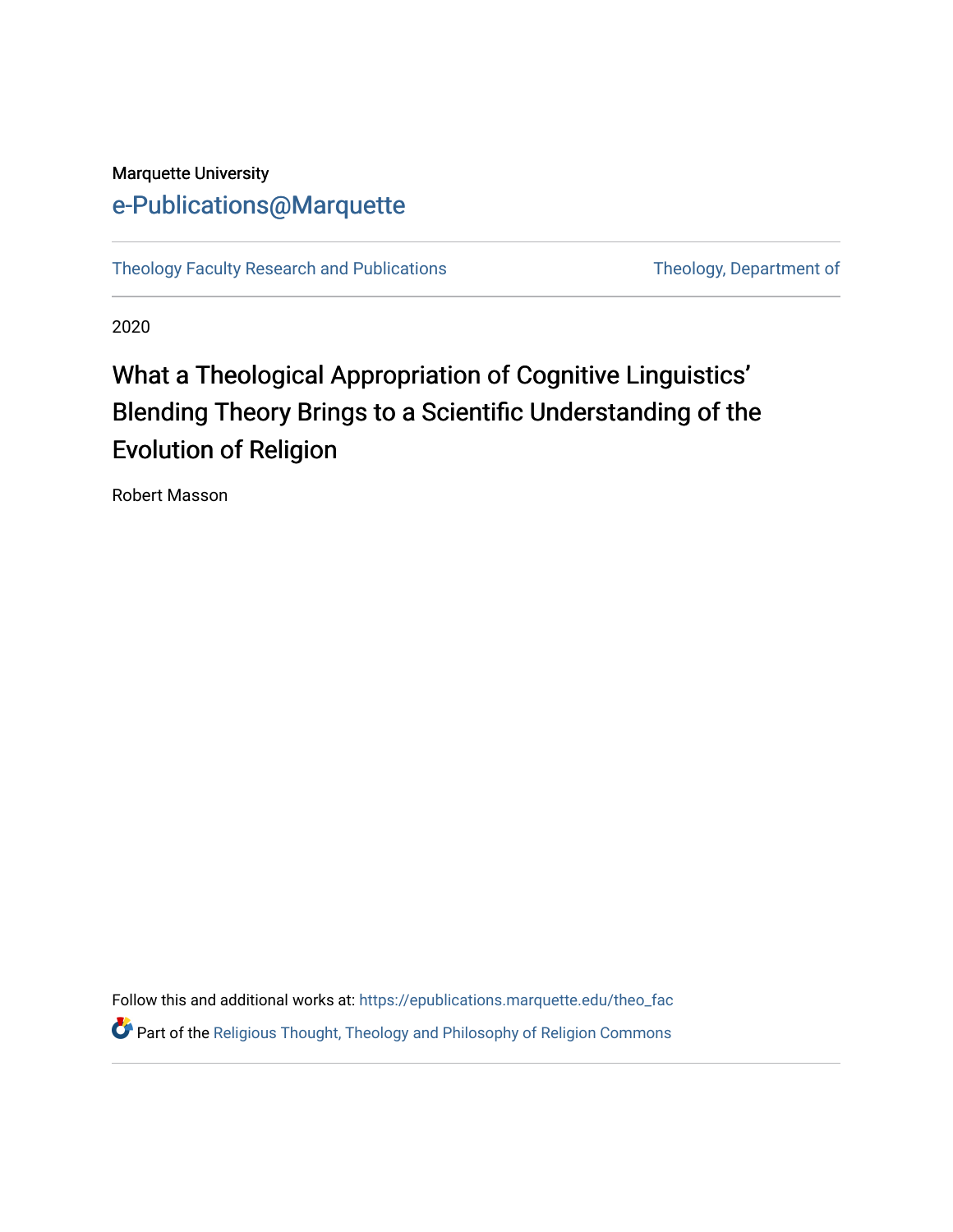#### Chapter 10

# **What a Theological Appropriation of Cognitive Linguistics' Blending Theory Brings to a Scientific Understanding of the Evolution of Religion** Robert L Masson

#### **Introduction**

What does a theological appropriation of cognitive linguistics' blending theory bring to a scientific understanding of the evolution of religion? The Cognitive Science of Religion has given a great deal of attention to the implications of its research for the evolution of religion. And a small but growing body of work has looked at the implications of the relatively new discipline of cognitive linguistics in the humanities, religious studies, and theology (Slingerland 2008; Masson 2014; Sanders 2016). But there has been little inquiry into the implications of theology for a scientific understanding of the evolution of religion. I will offer a few illustrative insights from a theological application of cognitive linguistics' blending theory to suggest that a "new" scientific study attentive to the interaction of cultural, biological, and psychological factors in the evolution of religion, also calls for robust research agendas responsive to advances in theology.

## **A Brief Orientation to Blending Theory**

Neural mapping is the fundamental image in cognitive linguistics for thought, reasoning, conceptualization, and imagination. In the early stages of the 1980's and 1990's, cognitive linguists, particularly George Lakoff and a number of collaborators, sought to understand how meanings are mapped from "source domains," which are more familiar and concrete, to less familiar and more abstract "target domains" (Lakoff and Johnson 1980, 1999; Lakoff 1987; Lakoff and Turner 1989). This research has been extremely effective at clarifying a range of conceptual and grammatical issues that had previously resisted satisfactory theoretical explanation, such as how prepositions work across languages or how categorizations work. According to this research, reasoning and concepts are not literal, abstract, and disembodied. Rather our conceptual systems and inferences arise from, use, and are crucially shaped by the perceptual and motor systems of our bodies and the neural systems of our brains. Metaphorical mappings are not secondary and illustrative. Reasoning is guided by metaphorical mappings derived from our embodiment. This metaphorical mapping is a fundamental and pervasive feature of human thought and language. Physical motion, for example, provides the underlying conceptual mapping that guides much of our thinking about time, change, and actions. We conceptualize time as "flying," "ahead" of us, "behind" us, "stopping," or "going on" forever. We "move" through time. Time "passes" us by.

Lakoff and his followers conclude from their research that the imaginative aspects of cognition metonymy, metaphor, framing, image schemas, and mental images—are crucial and primary, not derivative and secondary. From this perspective, objectivity, precision, and stability in cognition are possible, but literal meaning is not the default position or foundation. It is just the opposite. Words call for meaning rather than capture it. Language is an underspecified tip of a giant iceberg of underlying and mostly unconscious cognitive processes of categorization and metaphorical mapping.

Recent research in cognitive linguistics (Fauconnier and Turner 2002; 2008)provides evidence for the claim that conceptualization and inference are much more complex than the earlier metaphorical mapping model suggested. Conceptualization and inference are hardly ever the result of a single mapping between a source domain and a target domain. Rather conceptualization and reasoning typically involve the integration of many mental spaces and mappings within more elaborate conceptual networks. Blending provides a process through which very complex networks of meaning can be compressed into human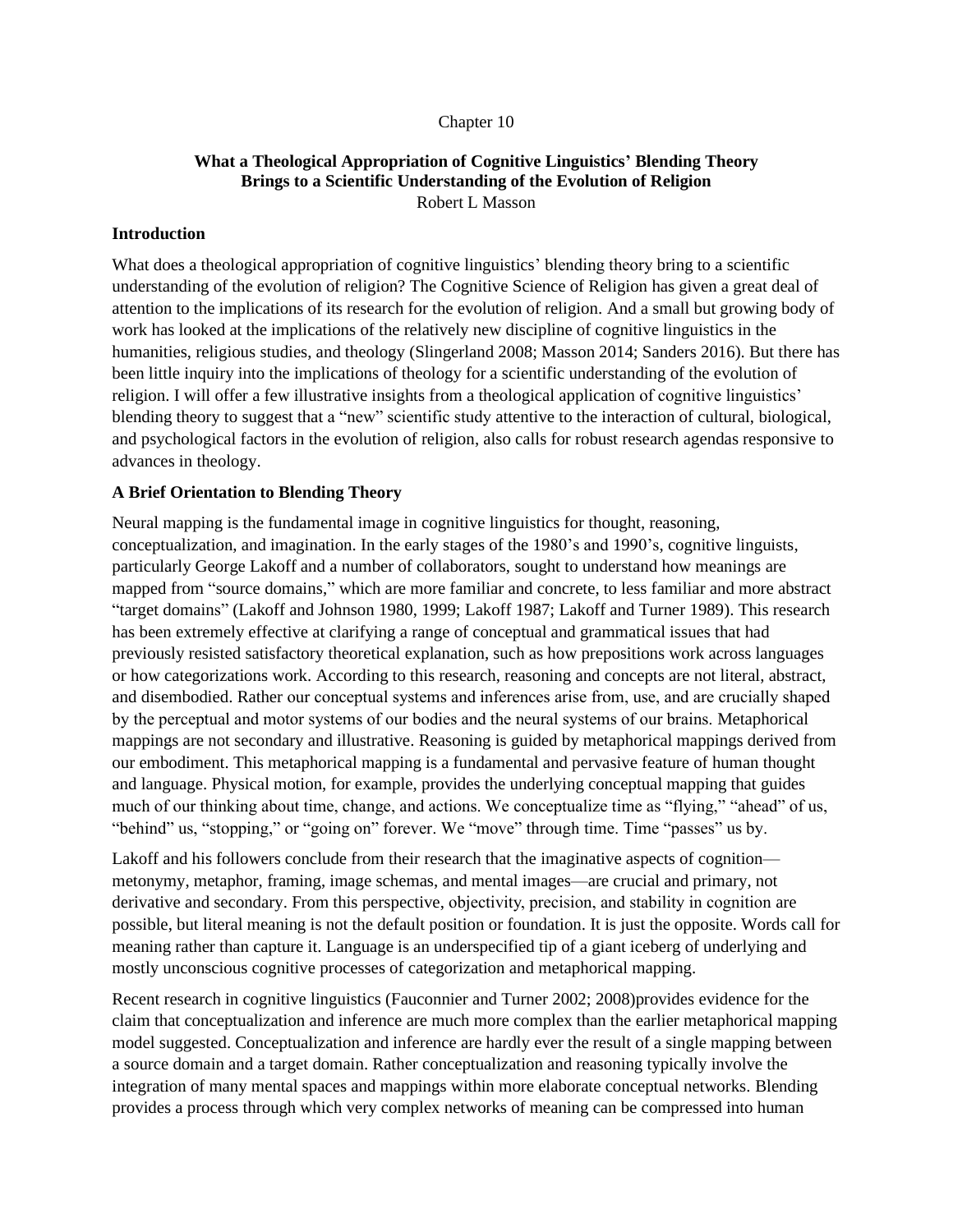sized concepts that we can handle and with which we can make manageable inferences. Then we can decompress these human sized compressions when more fine-tuned explanation and reasoning are required. Such blends enable the compression of complex networks of meaning.

Blending theory proposes an explanation of the processes involved in these complex conceptual integrations. Fauconnier and Turner describe the range of conceptual integration in terms of four prototypical blends that they name simplex, mirror, single-scope, and double-scope. The first corresponds to what we conventionally describe as literal. A relatively simple example is the blend PAUL'S DAUGHTER. The blend combines inputs from one space or frame (kinship roles, like father, mother, daughter, son, etc.) with another space (a set of individuals, like Sally, Molly, and Peter). The blending of the conceptual spaces in "Paul's daughter," is so automatic and unconscious that we do not even notice it.

The second network is called a mirror blend because the two inputs mirror each other. Fauconnier and Turner (2002, 59-60) imagine a contemporary philosopher who tells us,

I claim that reason is a self-developing capacity. Kant disagrees with me on this point. He says it's innate, but I answer that's begging the question, to which he counters in *The Critique of Pure Reason*, that only innate ideas have power. But I say to that, what about neuronal group selection?

One could take this as a straightforward logical argument. One might not even notice the complicated cross-space mapping that prompts us to conceptualize this situation as a dispute between two people in the same place and time. Kant and the professor lived centuries apart, in different countries, and speak different languages. Such a debate never took place and never could. But we have no problem entertaining such a possibility in the course of a rigorous philosophical argument. Thomas Aquinas's *Summa Theologiae* is largely framed by such debates with authorities from the past. "Running the blend," compresses time and space; cause and effect; change; and intentionality. In the *Summa's* extended blend, Aristotle, Augustine, and other ancients are put into dialogue with each other and with Aquinas's "contemporary" resolution.

Single-scope blends differ from mirror networks in that the structure derives from one of the input spaces. One of the inputs gives the overall organizational structure of the network and is the primary source of inferences. These are strongly asymmetrical. The framing input is a source of inferences and compressions. Much of what we commonly call metaphors, analogies, and models are variations of single-scope blends. Single-scope blends highlight certain properties common to the two input spaces, such as, similarities, parallels, or proportions, even though the two input spaces are themselves quite different. Among the many blends Fauconnier and Turner examine is a scenario in which competition between two CEOs is conceptualized as a boxing match in which one CEO delivers blows to the other CEO and ultimately knocks the other out of business (2002, 126-131).

The most complex and distinctively human blends are double-scope ones. For cognitive linguists "double-scope" means that they are bidirectional blends that create new emergent meanings and new possibilities for inference. In double-scope blends there are two inputs, both of which contribute to the blend's meaning. The two inputs commonly clash. The differences between the spaces, particularly if they clash, prompt new, often unanticipated, meanings. The key thing to note about double-scope blends is their capacity to call for a new understanding. For example, the mathematics we use today has evolved through the centuries and enables achievements not possible with the number systems available in earlier ages. Complex numbers, for example, are in effect a double-scope network with inputs from twodimensional space and from real and imaginary numbers (2002, 25; 134; 270-274). Structure is projected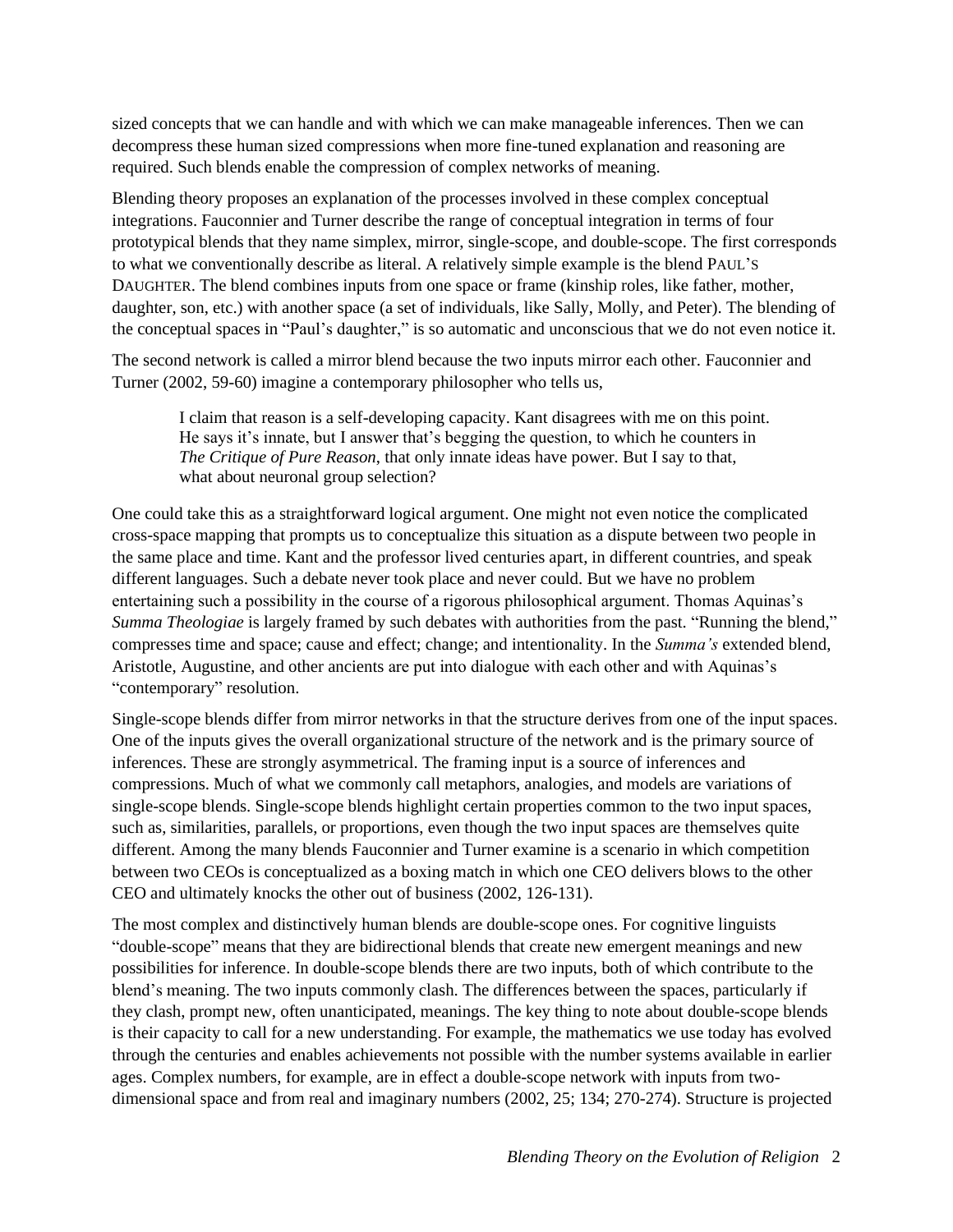from both inputs. From two-dimensional space, angles, rotations and coordinates are projected. From numbers, multiplication, addition, and square roots are projected. The blend that emerges is something new and unique: numbers with angles and multiplication involving rotation. With this new and emergent dimension in mathematics, new ways of calculation and new understanding becomes available. This dramatically reconfigured what mathematicians were able to conceptualize and infer. It took roughly three centuries for mathematicians to accept these developments. The natural sciences provide other dramatic examples of the emergence of new understanding, such as the Newtonian synthesis that the LAWS OF HEAVEN ARE THE SAME AS THE LAWS OF EARTH, the Thompson/Joule discovery that HEAT IS MOTION, or Einstein's E=mc<sup>2</sup> (Gerhart and Russell 2001, 23-27; 53-54). In such cases as complex numbers and these revolutionary blends in the natural sciences, the emergence of new meaning creates conceptual space for ways of understanding and of making inferences that was not previously available.

This potential for the emergence of entirely new meanings and inferential possibilities is what makes double-scope mapping so distinctive. Fauconnier and Turner postulate that this capacity explains the development of language in human evolution and explains the cognitive process at the heart of religion, art, science, and technology. This double-scope blending gives human understanding an extraordinary open-ended equipotentiality to create and manipulate new conceptual networks. Languages, cultures, the sciences, and religions have been built up over generations through the cobbling and sculpting of such integration networks. These networks of meaning are never built entirely from scratch or on the fly. Nor are they ever entirely pre-existing conventional structures. They are always a mix of both. Cultures build networks over long periods of time which are transmitted over generations. Each generation builds on previous integrations that have become conventional and each adds new novel mappings and compressions. Fauconnier and Turner argue that "for any situation, real or imaginary, there is always a way to use language to express thoughts about that situation" (2002, 179).

## **Conflicting Readings of Blending Theory's Implications for the Evolution of Religion**

My own experiment with a theological appropriation of the research in cognitive linguistics was preceded by Edward Slingerland's much more ambitious, broad-ranging, and provocative analysis in *What Science Offers the Humanities*. That book's central objective is to argue for the vertical integration of the sciences and humanities. For Slingerland, vertical integration means that "lower" levels of explanation are in significant ways more basic than "higher" levels (17). His goal is to articulate an understanding of the vertical integration of the sciences and humanities as an alternative to the status quo which he sees beset by the excesses of objectivist intellectual imperialism, on the one hand, and postmodern relativism, on the other hand. As part of this larger agenda, Slingerland makes an avowedly atheistic case "that evolution is the best explanation for how people and everything else in the universe got here" and that consequently there is no scientific justification for believing in supernatural beings or souls (286). He contends that the inevitable conclusion of science "means that the self as we ordinarily understand it – as a disembodied something, soul or spirit or mind, caused by nothing other than itself – is nothing more than an illusion created by the workings of our embodied brain" (257).

Slingerland's appropriation of blending theory provides an interesting contrast to my proposal. We both draw heavily on Giles Fauconnier and Mark Turner's research, particularly their thesis that blending theory provides a compelling explanation of the emergence of the cognitive capacity from which language evolved and which accounts for the cognitive processes that made possible a "cultural big bang" in art, religion, and technology 30,000 to 60,000 years ago. Likewise, we both argue that the emergence of these cognitive capacities is crucial for understanding advances in the sciences and humanities today.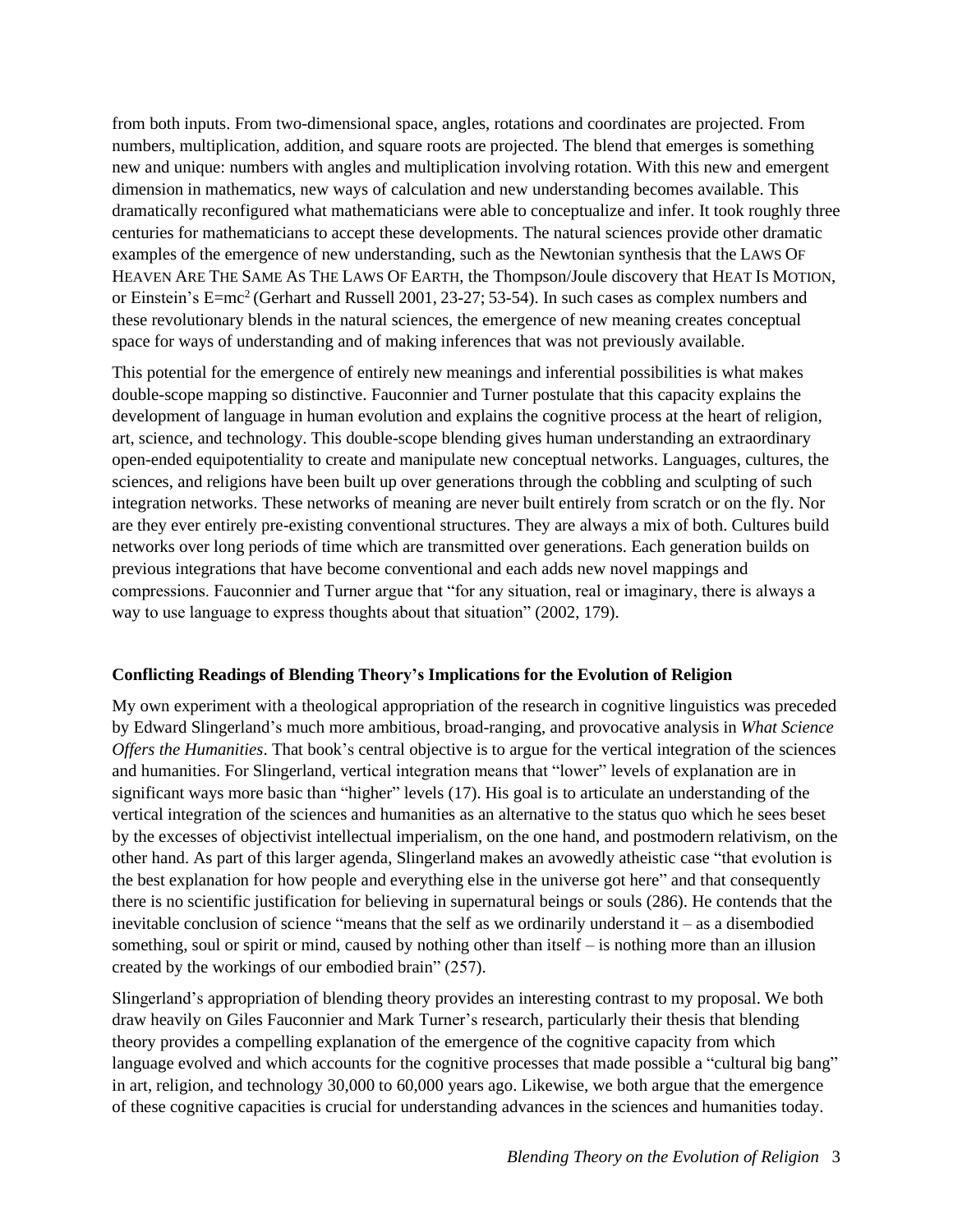Moreover, as a Sinologist, Slingerland draws his paradigmatic illustrations from his research in early Chinese Confucian thought, while I draw my illustrations from the Christian tradition. Finally, we both aim for more significant collaboration between the sciences and the humanities and draw on Charles Taylor's conception of a scientific realism that includes human-level accounts of reality. At that point we diverge. Slingerland argues that with blending theory evolutionary science can explain how humanity's open-ended consciousness emerges from a chain of causality that is entirely natural and physical. A vertical integration of the sciences and the lack of a viable alternative theory (278) lead him to the thesis that

as products of a blind process of replication and selection, human beings as a whole – body and mind – differ only in degree of complexity from robots or machines: we, like everything in the world, are causally determined, purely physical systems (250).

I agree that blending theory and cognitive science help explain the emergence of the underlying biological mechanisms and cognitive processes entailed in human evolution. But blending theory also puts in sharp relief the emergence of dramatic and revelatory shifts in human conceptualization and inference that are ignored in Slingerland's evolutionary construal. I am not talking here about the acquisition of new data or the extension of existing concepts but rather have in mind shifts in thinking that yield brand new ways of understanding, such as the theory of evolution itself. The "discovery" of evolution and natural selection are not additions of new factual information or even extensions of what counts as fact. Evolution and natural selection are brand new ways of thinking about the facts and of construing what counts as fact. While evolutionary theory provides a framework for explaining the underlying capacity for the emergence of new understandings of this sort, it does not and cannot provide an adequate and complete explanation of the new understandings themselves. Explaining the origins of new understandings of this sort, whether of evolutionary understanding, or more broadly of scientific thinking itself or of religious thinking, is different from explaining the evolutionary origins of the cognitive capacities for these humanlevel activities. Explaining how these capacities have "evolved" historically, culturally, and conceptually into fundamentally diverse ways of thinking and engaging "reality" requires entertaining further humanlevel ways of understanding (e.g., historical, philosophical, literary, and theological) in addition to the natural sciences' third person empirical accounting. Slingerland makes this case to an extent in arguing that certain novel, and even counterintuitive, blends such as the mathematical concept of zero or the idea of weight as an extensive property "provide the cultures that possess them with new tools for reasoning about and even looking at the world" (207). But Slingerland does not entertain the possibility of emerging equally legitimate counterintuitive religious blends that provide novel ways for understanding and explanting reality because, in his judgment, the natural sciences answer empirical questions more satisfactorily and because Darwinism has rendered meaningless the big "why" questions that now seem to be the sole concern of religion (231-232).

Slingerland anticipates this line of objection. He admits that he struggles with the implications of Darwinism's "universal acid."

I don't believe in supernatural beings or souls. And yet, at some level, I cannot help but feel that, for instance, I was "meant" to meet my wife…. I don't believe in an afterlife or a nonmaterial soul, and yet, if you press me, I would have to admit to a sneaking feeling that my favorite grandmother is somehow watching me….

We will apparently always see meaning in our actions – populating our world with "angry" seas, "welcoming" harbors – and other human beings as unique agents worthy of respect and dignity, and distinct from objects in some way that is hard to explain in the absence of soul-talk, but nonetheless very real for us. We will continue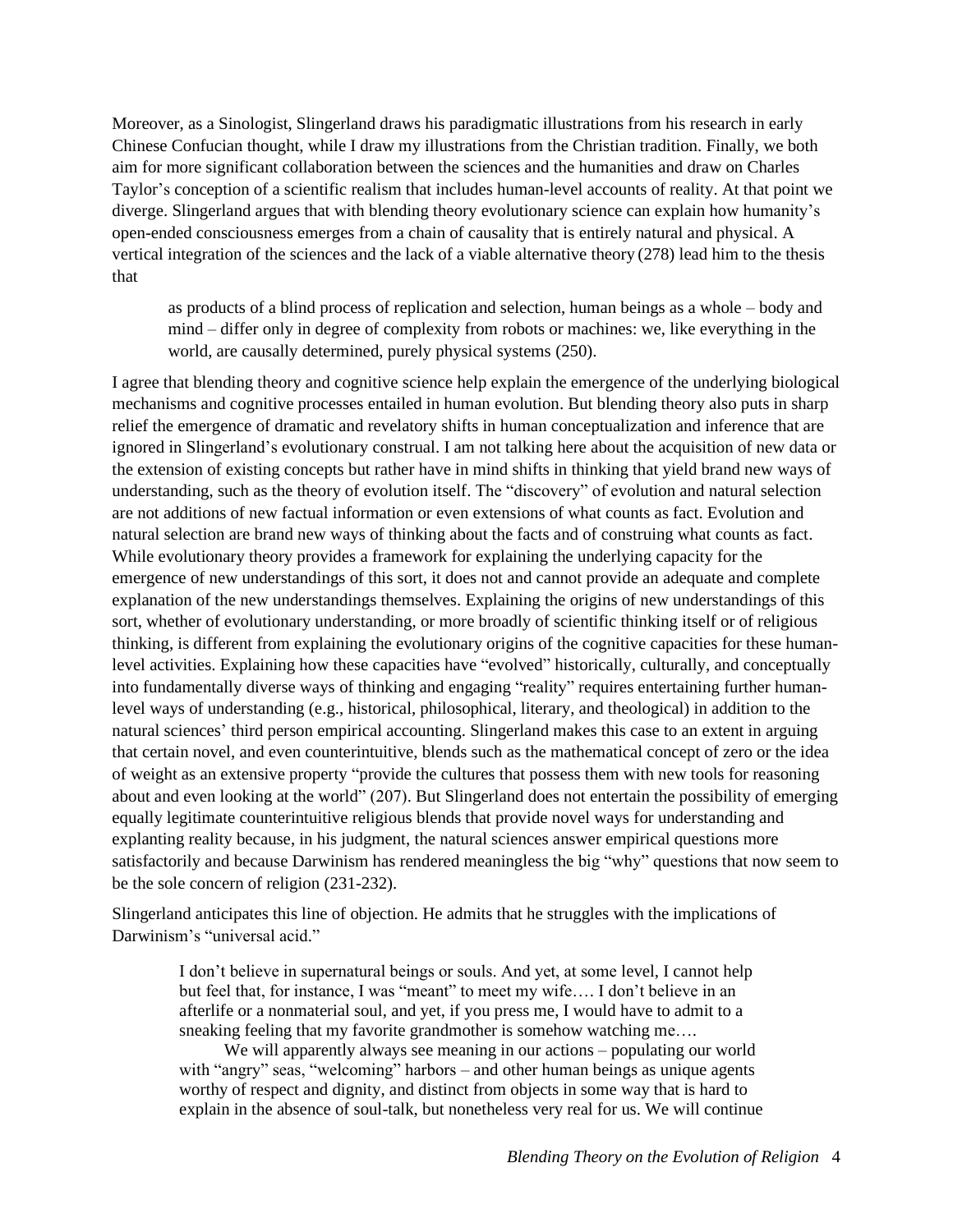to perceive our work, families, and lives as being "meaningful" at some inchoate level, and to be strongly motivated to make the appropriate changes whenever we begin to lose this sense. (286-87)

Despite this inevitability, Slingerland insists that we must admit that from the perspective of science this feeling is an illusion with which, for better or worse, we must live. "We are apparently designed to be irresistibly vulnerable to this illusion" (287). He acknowledges that "this is where, in fact, we see the limits of a thoroughly 'scientific' approach to human culture and need to finesse a bit our understanding of what counts as a 'fact for beings like us" (287).

But finessing the account for Slingerland means "living with a kind of dual consciousness, cultivating the ability to view human beings simultaneously under two descriptions: as physical systems and as people" (293). But unlike Taylor, Slingerland is convinced that human-level descriptions and dual consciousness, however inevitable and unavoidable, are nevertheless based on misapprehensions. For Slingerland, Darwinism is a mortal threat to conventional religious beliefs and conceptions of the self: "once we have begun down the physicalist path we cannot go back to the old certainties" (291). Because fundamentalists also recognize this, Slingerland believes they "are in fact a bit ahead of the curve" (255). Consequently, while Slingerland agrees with Taylor that human-level concepts necessarily have a hold on us and can serve valuable purposes, he is not willing to follow Taylor and say that human-level reality "is just as real as anything studied by the natural sciences" (290). Rather "the short response to Taylor is that, at least for anyone even casually familiar with the current state of the art in the cognitive sciences, human reality is simply not as real as physical reality" (290). "Evolution is such a relatively new idea, and its message is so fundamentally alien to us, that its real implications for our picture of human reality have yet to fully sink in" (291). Despite how counterintuitive the evolutionary picture of reality is, it will and must, for Slingerland, prevail over the human-level dualist picture because evolution has built us "in such a way that we want to deal with and picture the world as it 'really' is, no matter how unpleasant" (291).

Let me explain why I think an engagement of cognitive linguistics' blending theory and theology suggests that Slingerland's picture of the "world as it really is" is incomplete and does not overcome the dualist picture of body and spirit but is rather itself a captive of that picture. My different explanation about blending theory's relevance to the multiple human-level ways of picturing reality as it actually is, while admittedly far short of addressing all Slingerland's broad ranging arguments, nevertheless, has implications for how to construe a multi-disciplinary investigation of the evolution of religion.

#### **Tectonic Blends**

Slingerland sees the "ratcheted" innovations of conceptual blending as providing a framework for explaining how human thought can evolve from the embodied interaction with the physical world. He takes this framework to cohere seamlessly with the physicalists conception of evolution that he believes is warranted by the research in cognitive and evolutionary science and so explains the origins of religion. This inference that evolutionary theory is all that is needed to explain the origin of religion is the crucial point of disagreement between our appropriations of blending theory. I think some ratcheted innovations are more tectonic than Slingerland's account appears to acknowledge. While Slingerland clearly emphasizes that blending involves a watershed development in the cognitive capacities of human beings, it is not clear, as I mentioned previously, that his position fully accounts for the degree to which some blends generate entirely new ways of explaining and understanding that are different from physicalists explanations but nevertheless are not necessarily opposed to realist understandings of our embodied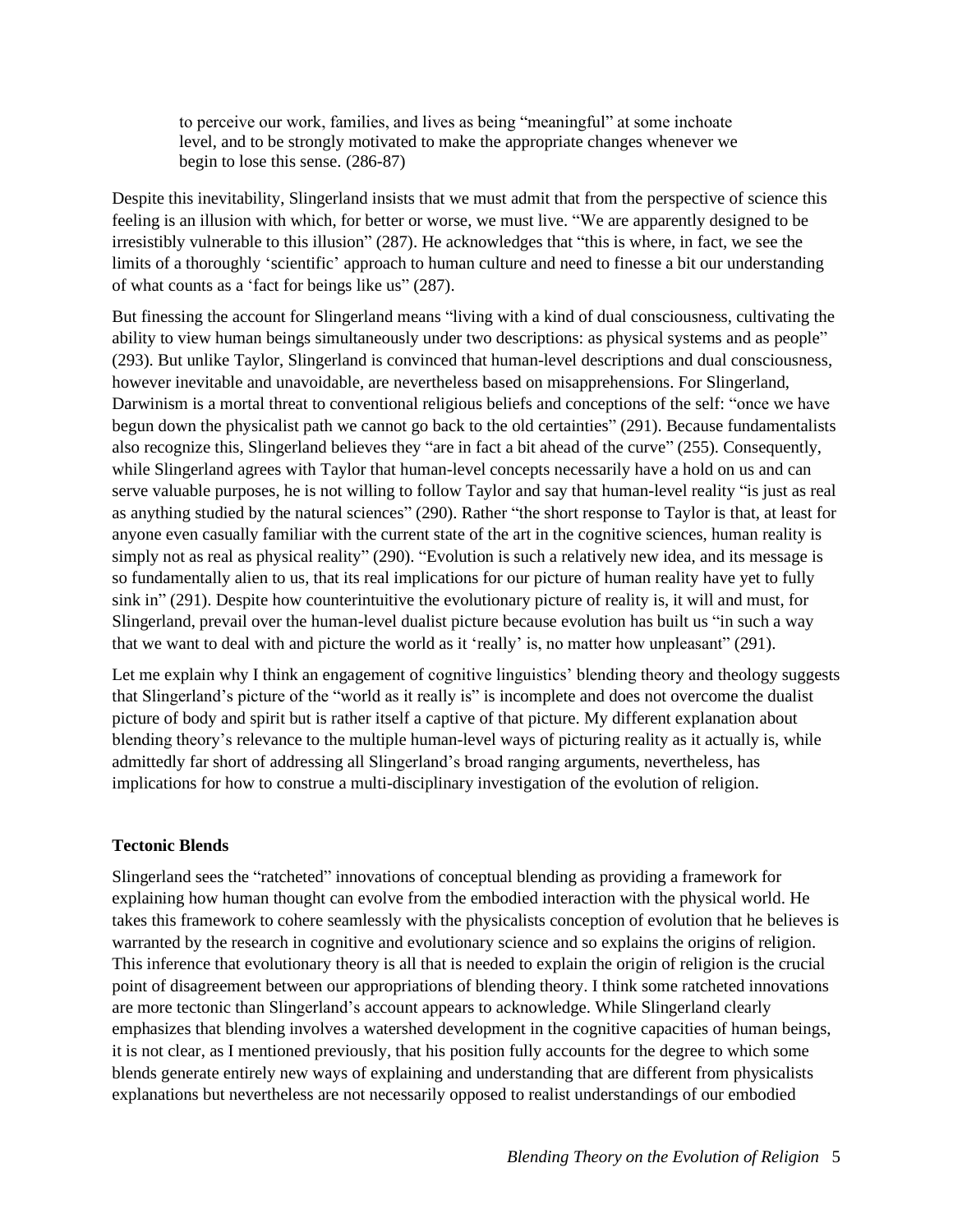human nature and physical world—and that are not necessarily dualist in the ways that Slingerland conceptualizes them. Moreover, his position does not clearly account for how the substance and details of blends are entailed in the generation of these new ways of understanding and explaining. No doubt Slingerland would see this reaction as indicative of a typically humanist slide into a dualism of spirit and matter that lacks the courage to face the implications of empirical evidence. But for the sake of argument, consider a few blends which I propose as evidence for a different way of picturing the situation.

#### *Jesus is the Messiah*

In the Christian faith, JESUS IS THE MESSIAH is a prototypical example of the kind of "tectonic" doublescope blend that gives evidence for a different way of viewing things. The blend is at the heart of Christian understanding. Despite appearances, the proclamation by his earliest disciples that Jesus is the Messiah could not have been literal. If Jesus was the Messiah, then he was no ordinary carpenter's son, and he was much more than an itinerant preacher who was deserted by his followers and crucified. Moreover, "Messiah" at the time did not name a single category. It was associated with a multiplicity of expectations, some of which were mutually exclusive, including an otherworldly figure who descends from the heavens and a royal and "this worldly" descendent of David. Given these conventional meanings of Messiah, applying the term to Jesus after his crucifixion would not have made literal sense to the first disciples' addressees. But it is also clear that when his disciples regrouped and proclaimed Jesus the Messiah, they were not speaking figuratively. This was not a mirror or single-scope metaphorical blend. His followers were not saying that Jesus is "like" a Messiah or proposing that people should think of him "as if" he was a Messiah. The disciples were not merely mapping some attributes of the Messiah onto Jesus, nor simply mapping in the other direction attributes of Jesus onto the Messiah. Nor were the disciples analogically claiming that Jesus was partly similar and partly dissimilar to the expected Messiah. Instead, they clearly intended their claim to be taken quite "literally": Jesus is the Messiah. And the claim can be taken in this way "literally," or at least "properly," to use a less misleading term, only if the affirmation is understood as a double-scope blend that maps in both directions at once and that calls for a tectonic alteration of the conventional meaning of Messiah and the network of meanings associated with the concept.

The disciple's blend, therefore, was extraordinary and uncalled for. In the blend, Jesus's life becomes the new prototype for understanding the Messianic expectation, while the Messianic expectation discloses Jesus' true identity. Further, the blend calls for a revision of the original inputs. The disclosure of a new frame of understanding in which Jesus is the Messiah radically extends the conventional meaning of the category of Messiah and establishes the crucified carpenter's son from Nazareth as prototype against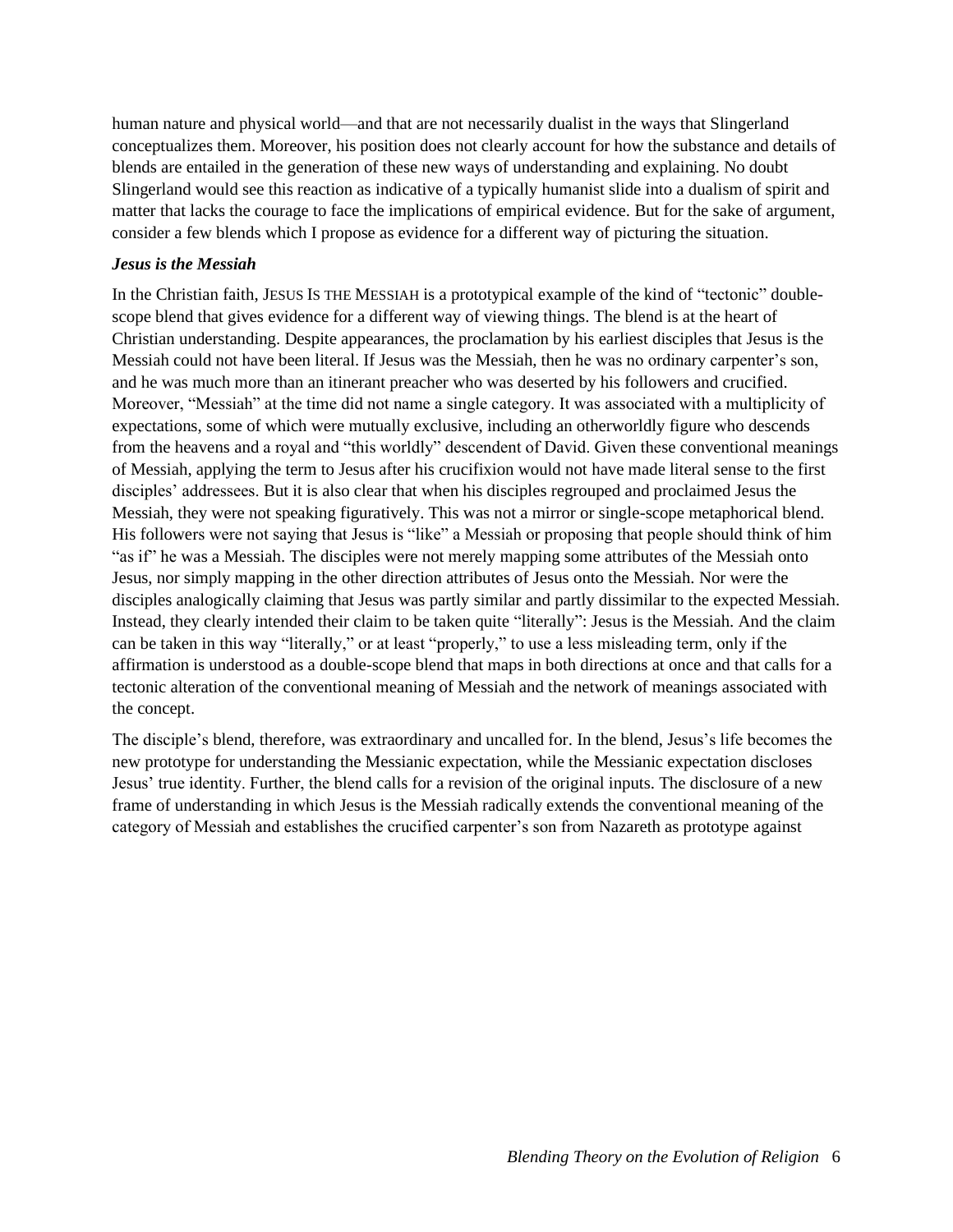

Figure 1 JESUS IS THE MESSIAH blend. The blend maps in both directions between messianic expectations and the historical Jesus mediated by Scripture thus prompting for a tectonic alteration of the conventional meanings of Messiah and of the network of meanings associated with the concept and with Jesus.

which all other conceptions are measured. Moreover, the advent of God's kingdom in this unanticipated Messianic savior reveals a new understanding of God and of God's relation to humanity. So the blend prompts for a tectonically altered understanding of Jesus, Messiah, God, humanity, and the whole network of meanings and frames associated with these terms and entailed in understanding the relationship between the divine and human generally and understanding the case of Jesus specifically. The blend demands an understanding that otherwise would be unavailable, and it makes possible new inferences that otherwise could not have been envisioned. Thus, the details and substance of the blend's inputs are constitutive of this new way of understanding. Although "Jesus is the Messiah" is not literal in the conventional sense, the Messianic claim in the blend makes an assertion that is proper, logically warranted, and factually the case – hence the need to distinguish its tectonic logic from conventionally conceived literal, metaphorical, and analogical logics.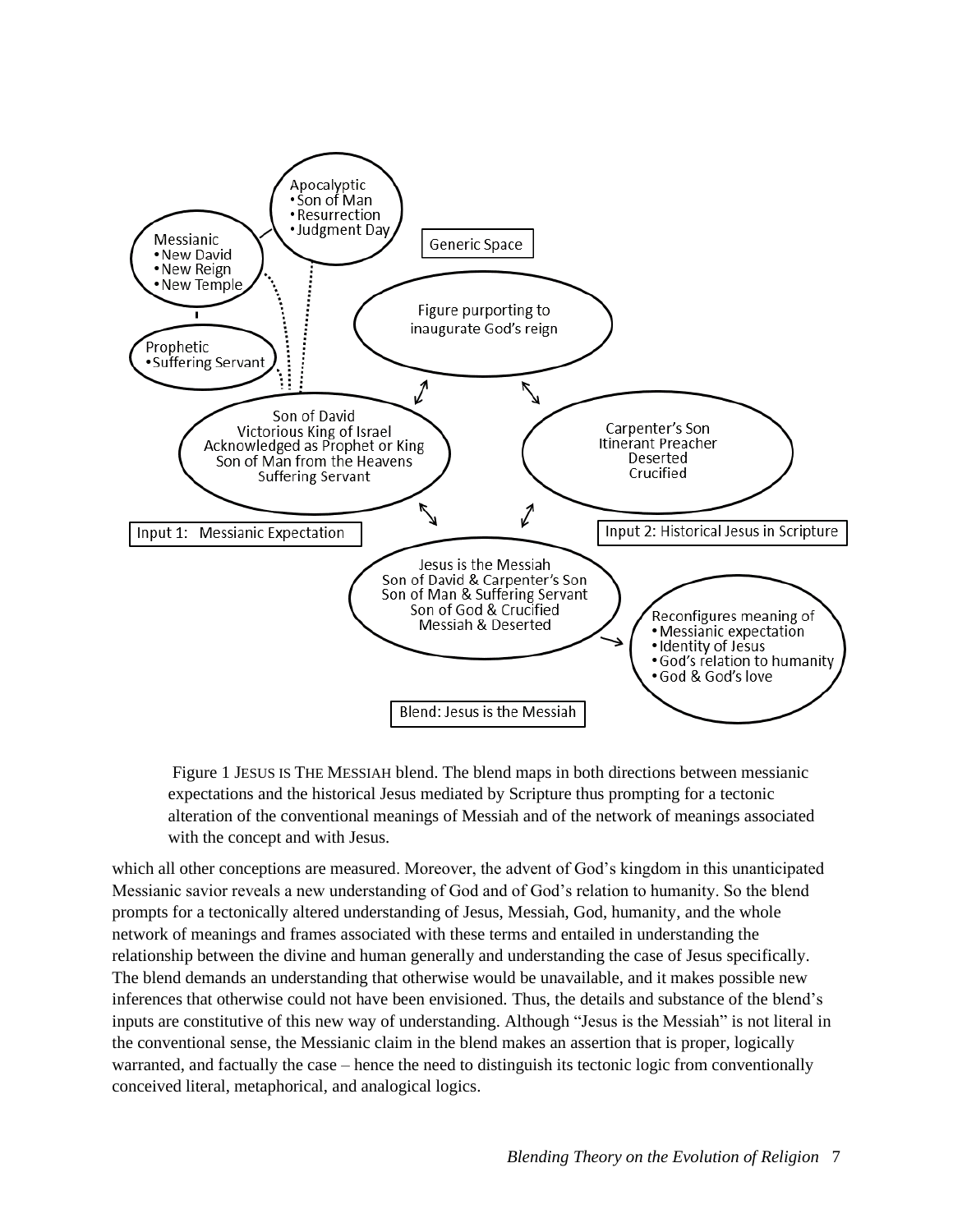Jesus's disciples were forcing an equivalence between him and the Messiah that would not have made sense to contemporary Palestinian Jews unless they were also ready and open to a significantly tectonic stretching of their language and understanding, so this shift emphasizes that the blend was calling for a new understanding. In this way, tectonic blends are a bit like quirky humor. We say that a person has to "get" a joke to think it funny. One can entirely "miss the joke," that is to say, the person can miss that a joke is even being made. But when a person does not laugh at a joke, it could mean instead that the person understood the joke but didn't find it funny. From the perspective of blending theory, we can distinguish at least six different possible receptions of a double-scope blend for a person:

- 1 Able to run the blend.
- 2 Able to run the blend and accepts it.
- 3 Able to run the blend and rejects it.
- 4 Mistakes the double-scope blend for a literal claim.
- 5 Mistakes the double-scope blend for an entirely metaphorical and figurative claim.
- 6 Mistakes the double-scope blend for a simple analogy.

There are contemporary and historical instances of each of these responses to the disciple's prompt (call for new understanding).

It is important to keep in mind two final points. First, the creation of conceptual blends and their reception are pervasive and largely unconscious cognitive processes. That was almost certainly the case with the JESUS IS THE MESSIAH blend. I expect that while the blend was unexpected and world changing for his followers, it might have seemed obvious and natural to them, once proposed, given their experience of Jesus, his fate on the cross, reports of his appearances, and how they had been primed by Messianic expectations and images. One can surmise that for those who got the prompt, like getting a joke, the processing was quick, reflexive, unconscious, and natural. The same is likely true for those who rejected the prompt and those who missed it altogether.

Second, prompting for new meaning in no way guarantees that the prompt will be grasped, understood, or accepted. Recognizing that "Jesus is the Messiah" is a double-scope blend does not settle whether it is a helpful way of looking at things or whether it is true. The decisive point I mean to illustrate, however, is that recognizing that it is a double scope-blend is absolutely necessary for understanding how the Messianic claim purports to be true and helpful. One can see in the gospels a multitude of narrative devices aimed to prime the hearer for the revelatory conclusion and tectonic prompt. That is the narrative function of the stories about uncomprehending disciples, Jesus's abandonment on the cross, a doubting Thomas, and post-resurrection appearances in a locked room and at Emmaus. Such narrative elements signal disruptions and reconfigurations in the conventional Palestinian world of meanings. In this light, a fundamentalist appeal to historical evidence to justify the claim that Jesus is the Messiah suffers from the same shortcoming as the arguments of skeptical historians who contend that proof is lacking. Neither is ahead of the curve. Both miss the tectonic logic of the blend. Both miss that a quite different way of understanding is proposed. This is not to say that it would be impossible for a fundamentalist or a skeptical historian to comprehend that the Messianic attribution is a tectonic double-scope blend. But once recognized, this characterization demands different sorts of counterarguments and evidence than entertained by fundamentalists and skeptics. Nor does a double-scope interpretation of the Messianic claim fit the assumption in much of the research in the Cognitive Science of Religion that theological and doctrinal beliefs evolve from more literal and naive conceptions (See Masson 2014, 165-188). Rather, seeds for the emergence of a new religion—that it to say, the emergence of a self-consciously new way of understanding God and of explaining God's relationship to humanity—were inherent from the beginning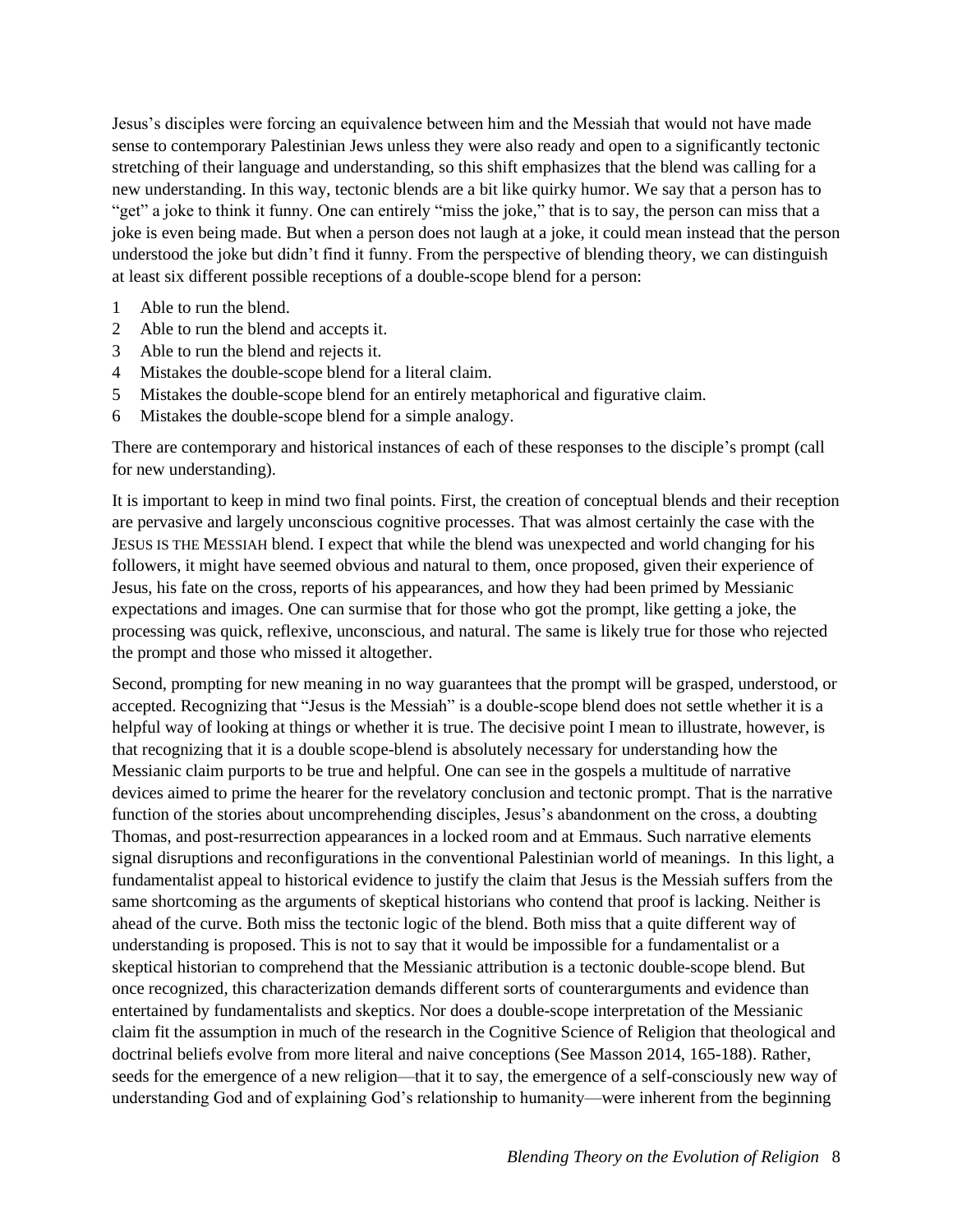in the tectonic double-scope logic of the disciples' assertion that Jesus is the Messiah. This was the case, even though the historical evidence does not prove that anything of the sort was consciously envisioned by Jesus or his first disciples.

# *God is simple*

St. Thomas's conception of God offers even subtler illustrations of tectonic theological blends. Let's look at two which I describe in *Without Metaphor, No Saving God.* The first is Aquinas's affirmation that GOD IS SIMPLE. Aquinas asks whether God can be located semantically the way other realities can? Is God a body? Is God composed of matter and form or of substance and accidents? Is there any way in which God is composite or enters into compositeness with other things? As David Burrell has shown, "In one article after another, Aquinas monitors each possible way to get hold of something: locating an object in space and time or saying anything about it" (1979, 18-19). The upshot is that for Aquinas "God escapes our grasp on every count." In the case of every other reality (whether physical, mental, real, or imaginary), one can locate the thing and speak about it as a composite of matter and form, accidents and substance, potency and act, genus and species, or form and *esse*. God is beyond this sort of description. Thus, Aquinas articulates a double-scope blend to call for an understanding that reaches beyond the available categories.

The blend does not describe a feature or characteristic of God that we can directly grasp or comprehend. Even though the term "simplicity" is a substantive and thus sounds like a quality or description of God, Aquinas uses the term as shorthand for denying that any substantives, at least as we know them, can apply to God except in this indirect way. Both input spaces presume the metaphor PREDICATION IS A FORM OF CONTAINMENT but the effect of predicating "simplicity" in the blend is to use a substantive in a way that denies that substantives apply to God. The blend uses the metaphor of containment to elicit the counterintuitive notion of an uncontained reality.

So the "simplicity" that Aquinas attributes to God, although related to "simplicity" as it is known in this world, is at the same time nothing like "simplicity" as we know it and experience it. To grasp the meaning and assess the truth of the claim that God is simple, one has to understand the new logic and way of conceptualizing things inherent in the new meanings for which "simplicity" in the blend calls for. Moreover, this blend, like the JESUS IS THE MESSIAH blend, also calls for a change of meanings in the broader frame (the two input spaces). Since the blend entails that it is entirely proper to affirm that God is simple, God becomes the prototype of simplicity. Aquinas holds that simplicity and all other perfections are attributed to creatures only imperfectly.

# *God's essence is "to be"*

A similar logic is entailed in Aquinas's affirmation that in God essence and *esse* are identical. Aquinas's blend subverts the metaphor that CATEGORIES ARE CONTAINERS to call for a fundamentally different way of understanding God. The act of assertion (affirming that something exists) is logically different from predication (affirming that something has this or that quality). When we say that something exists, we are not describing any particular feature of the reality. In affirming that God's essence is "to be," Aquinas is not giving a description of God in the ordinary sense of things, because "to be" is not a thing or predicate in the ordinary sense. Saying that God's nature is "to be" does not give a definition or grasp of God's nature. What "to be" signifies cannot be grasped directly in a concept. Nevertheless, as David Burrell has pointed out, the grammatical analogy between asserting things "to be" and affirming predicates of things, enables Aquinas to *stretch* predication and to *generate* a "substantive" for God in a way that denies substantives apply to God. (34-50). In employing this structural analogy, Aquinas's blend extends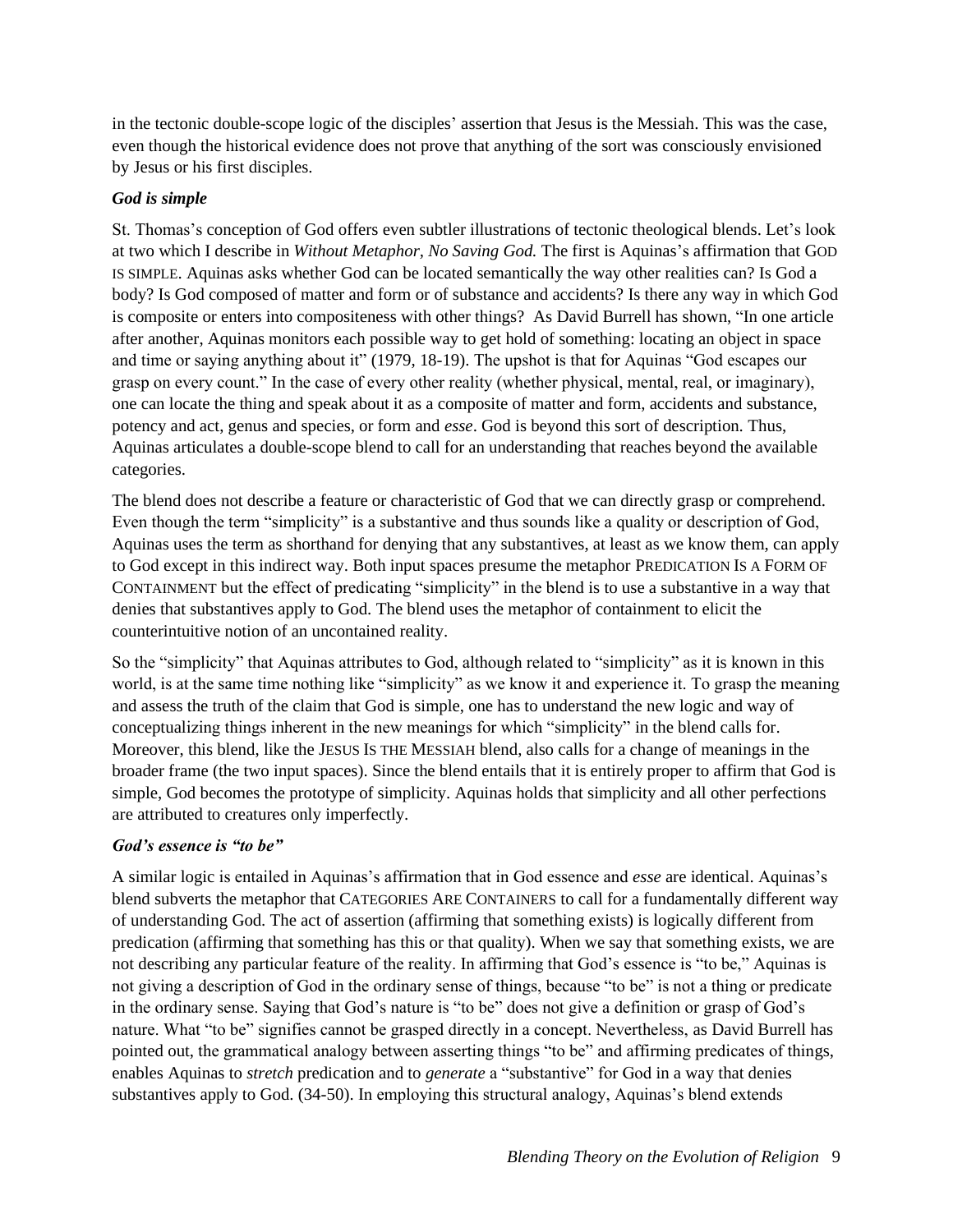language. The blend forces an equivalence between the logic of asserting and the logic of predicating—to display and speak of what is beyond language's grasp.

Both of Aquinas's blends prompt for a tectonic change in our fields of meanings, opening radically new ways of conceptualizing God and making inferences about God.

Aquinas*'s blends* do not reify God. They do not conceptualize God as a disembodied something that we can reach through normal modes of predication. Indeed, the point of Aquinas's conceptions of God's simplicity and essence is to articulate blends that subvert the limitations of language that otherwise leave us with dualist notions of embodied and disembodied somethings, the material and immaterial, or the physical and spiritual. The point of Aquinas's blends is to call for different "tectonic" ways of understanding and explaining these distinctions in the tradition that he inherits and passes on.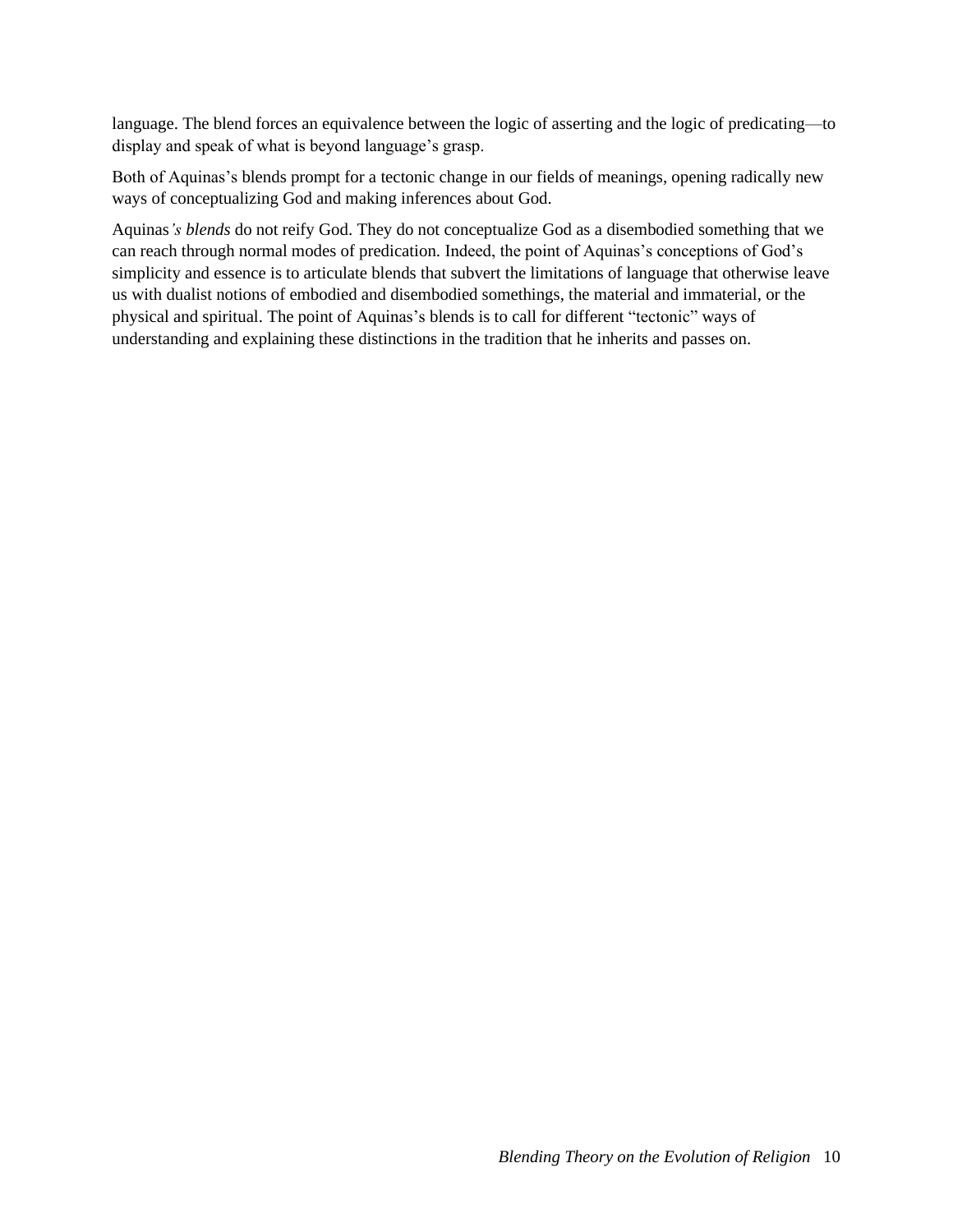

Figure 2. Aquinas's blends. (a) Aquinas's *God is simple* blend subverts the cross-domain mapping that presupposes that predication is a form of containment by generating a predication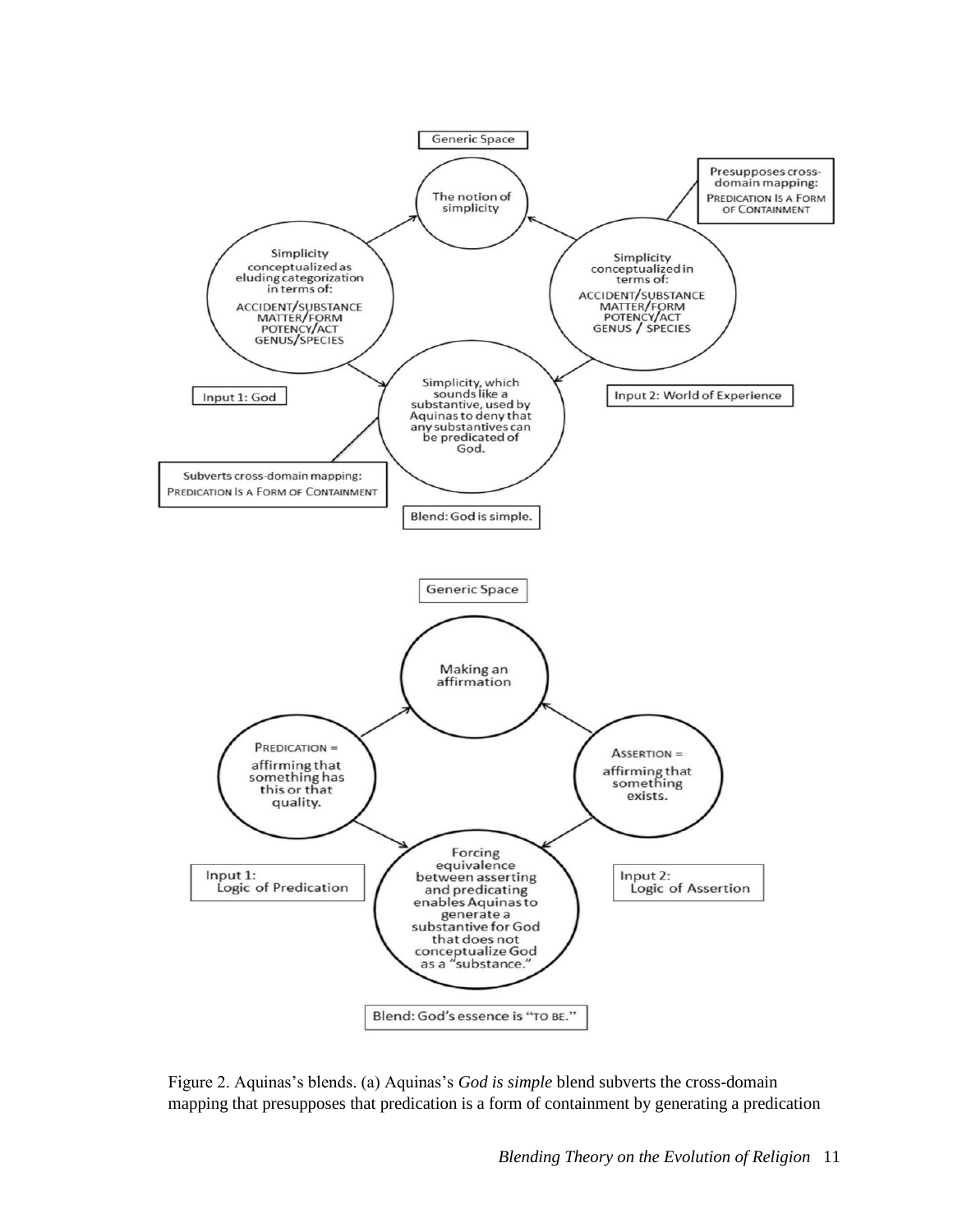(i.e., a meaning and affirmation of simplicity) that denies that God can adequately be grasped by any predication and (b) Likewise, his *God's essence is "to be"* blend forces an equivalence between asserting that "God is" and predicating that God's essence is "to be," enabling him to call for a way of thinking about God that subverts the idea that God can be conceptualized or affirmed as a "substance

Of course, Aquinas himself and his followers would say a different "analogical" rather than "tectonic" way of understanding. I use the term "tectonic" to draw attention to the double-scope tectonic character of Aquinas's logic that blending theory brings to light.

Some readers might react to this explanation with the response of skeptical analytical philosophers that Aquinas makes a naive category error here: his metaphysics is language gone on a holiday. While such skeptical readers would be inclined to suspect that Aquinas has been fooled by language and a metaphysical muddle, I argue that that Aquinas's novel integration of neo-Platonic and Aristotelean metaphysics and his attentiveness to grammar enables him to articulate a tectonic double-scope blend that calls for a brand-new way of understanding God and of conceptualizing God's relation to humanity. Aquinas is taking advantage of the way our minds are structured and stretching grammar to conceive God in a way that is consistent with the Christian tradition's complex networks of meaning. That web of multiscope blends developed over hundreds of generations, and it is embodied in the community's complicated and often fractious multiplicity of narratives, worship practices, doctrines, theologies and both personal and shared experiences of wonder, suffering, and grace. Making a judgement about whether to accept or reject novel double-scope blends such as these requires that one has taken in the blends' distinctive logics, motivations, and warrants in their various historical and cultural contexts.

# **Implications for the evolution of religion**

In Slingerland's picture the only substantive factors that matter in the evolution of religion are empirical and they are fully explained by Darwinism. Slingerland does not seriously probe the conceptual mapping of notions such as God, spirit, or soul. Rather, his picture equates such concepts with naive, vague, and static notions of "disembodied somethings." Moreover, according to Slingerland the idea "that the essence of religion is to explain the big 'why' questions is relatively recent," and in any case is rendered meaningless by Darwinism because among other things "the big 'why' questions are not amenable to empirical testing" (231-232). He takes for granted the popular picture that "religion used to explain a much wider range of phenomena, and it continues to do so in cultures less penetrated by modern science" (231). But for Slingerland "religion seems to us now to be concerned solely with ultimate concerns because this is its last stronghold, to which it has systematically been forced to retreat" (231). In this picture, undergirded by the literature in the Cognitive Science of Religion, the significant advantages of projecting agency into the world at large has so influenced our evolution that we cannot help but believe that we "inhabit a universe full of other soul-bearing human beings, as well as animals endowed with various degrees of consciousness, anthropomorphic gods, angry seas, and threatening storms" (26). So, we have evolved as human with a dual consciousness that makes us incapable at one level of fully embracing the implications of science and evolutionary theory but at another level compels us to seek the truth about reality which is at odds with our human-level experience.

If fundamental conceptions in Christian thinking, such as the biblical claim that Jesus is the Messiah or Aquinas's conception of God, are appropriately described as tectonic double-scope blends, a different picture is taken. These blends:

• Call for significant changes in a larger network of meanings.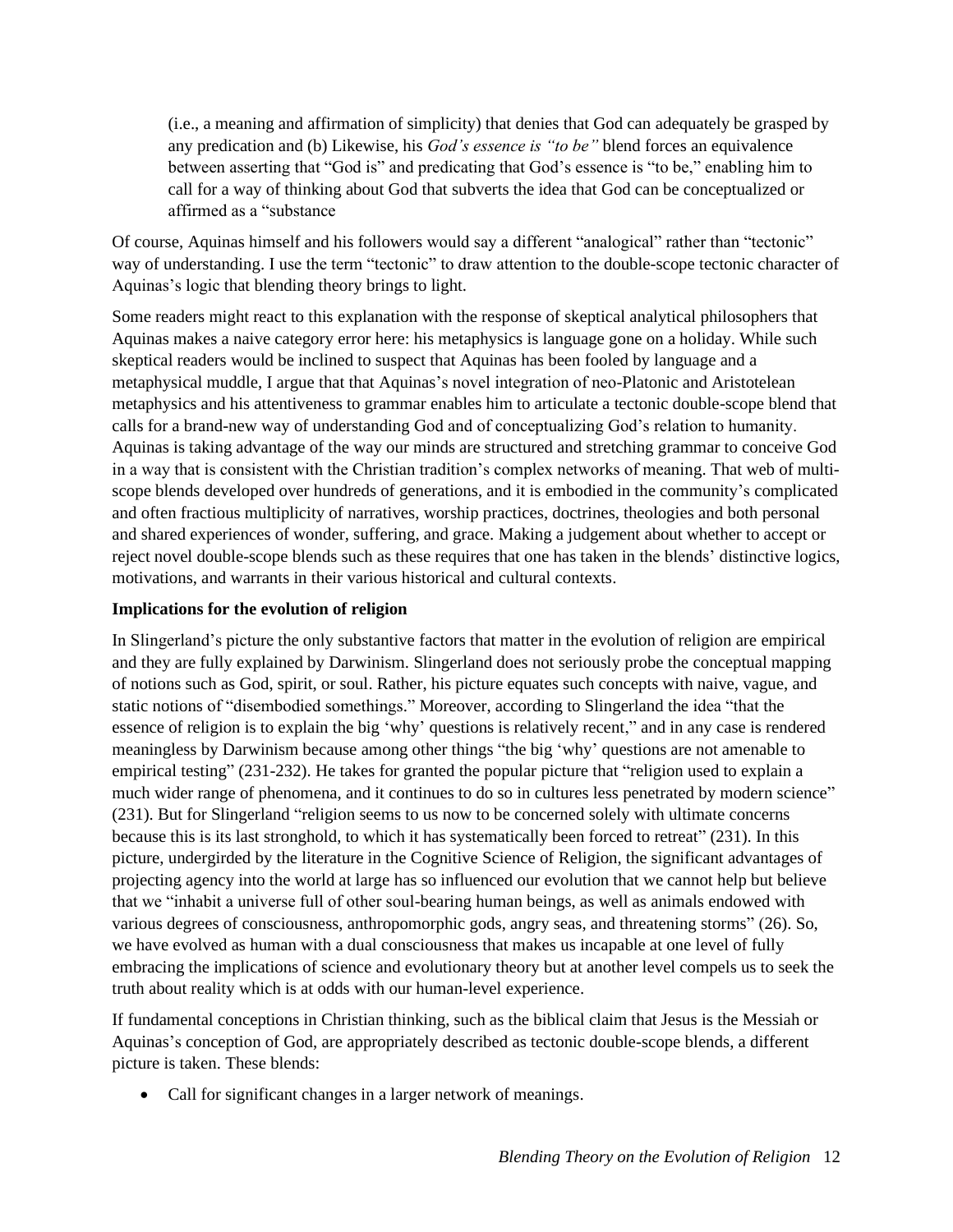- Have roots in prior, conventional inputs but genuinely transcend them.
- Result in the creation of new ways of understanding that otherwise would be inconceivable.
- Create the possibility for inferences that would otherwise be inconceivable.
- Make assertions that are semantically proper, logically warranted, and factually the case, but that cannot be read straightforwardly as either literal or metaphorical.
- Require thick contextual interpretation because the new meanings and inferential possibilities are a function of the blend's unique construction.
- Call for meanings (e.g. Messiah, God's simplicity, God's being) that despite appearances do not necessarily conflict with a scientific understanding of the world as physicalist interpretations like Slingerland's assume.

In the picture I am suggesting, the origins of Christianity are rooted in a highly differentiated call for a brand-new way of understanding God and of explaining God's relation to everything else. Christianity's inception was not just a matter of new information or beliefs. The two-thousand-year history of responses to that prompt is the community's running of the blend. Running the blend entailed working out a cascading network of multi-scope mappings, including the identification of Jesus's humanity with God and the tectonically different way of understanding God the Aquinas's blends calls for.

A second aspect of the picture I am suggesting is that the illustrations we have examined, in prompting for new ways of understanding the reality of God and of God's relation to humanity, correspond to the big "why" questions of "ultimate concern." Religions once may have sought in part to explain things that are now better understood by the natural and social sciences, but that does not prove that the big "why" questions for which the Messianic claim and Aquinas's blends prompt were peripheral until recently. To the contrary, Michael Buckley has demonstrated that what in fact is "recent" is the conception of God as the specific kind of "causal agent" (the first in the chain of empirical causes) that developed in 17<sup>th</sup>century and 18<sup>th</sup>-century apologetics (1987, 2002). Aquinas's tectonic blend entails entirely different notions of causality and agency (Burrell, 1979; McCabe 1987). Countless contemporary theologians follow Aquinas's prompt and insists that the human and divine, or matter and spirit, though distinct are not opposed in the way Slingerland's picture suggests (Masson 2014, 217-249). Without seriously investigating these different religious and theological ways of understanding, it is premature to conclude, that all talk of God, spirit, or soul entails that particular notion of God as a "causal agent" that many theologians today also reject. It is also premature to assume that talk of God or the spiritual entails a commitment to a dualism that conflicts with the findings of evolution and empirical science. Moreover, given these examples in the Christian tradition, it is reasonable to expect that alternative tectonic ways of understanding are revealed in other religious traditions.

Finally, the picture of tectonic blending highlights the constitutive role of the blends themselves and their inputs in the emergence of new ways of understanding, making inferences, and interacting with the world. Humans are different from other animals not only because of the emergence of the cognitive abilities that come with the capacity for double-scope blending. Humans also are different because of the ongoing emergence thorough tectonic blends of different ways of engaging with reality, such as the development of modern science, which Slingerland himself admits was brought about by the ratcheted innovation of specific conceptual blends. I am not contesting those developments in science and I agree, to use Dreyfus and Taylor's wording, that "some accounts of nature provide a better explanation of how the universe works than do others, and that our natural science provides by far the best explanation available" for understanding those questions (2015, 142). Bringing into focus how religious and theological blends call for decidedly new and alternate ways of understanding, making inferences, and interacting with the